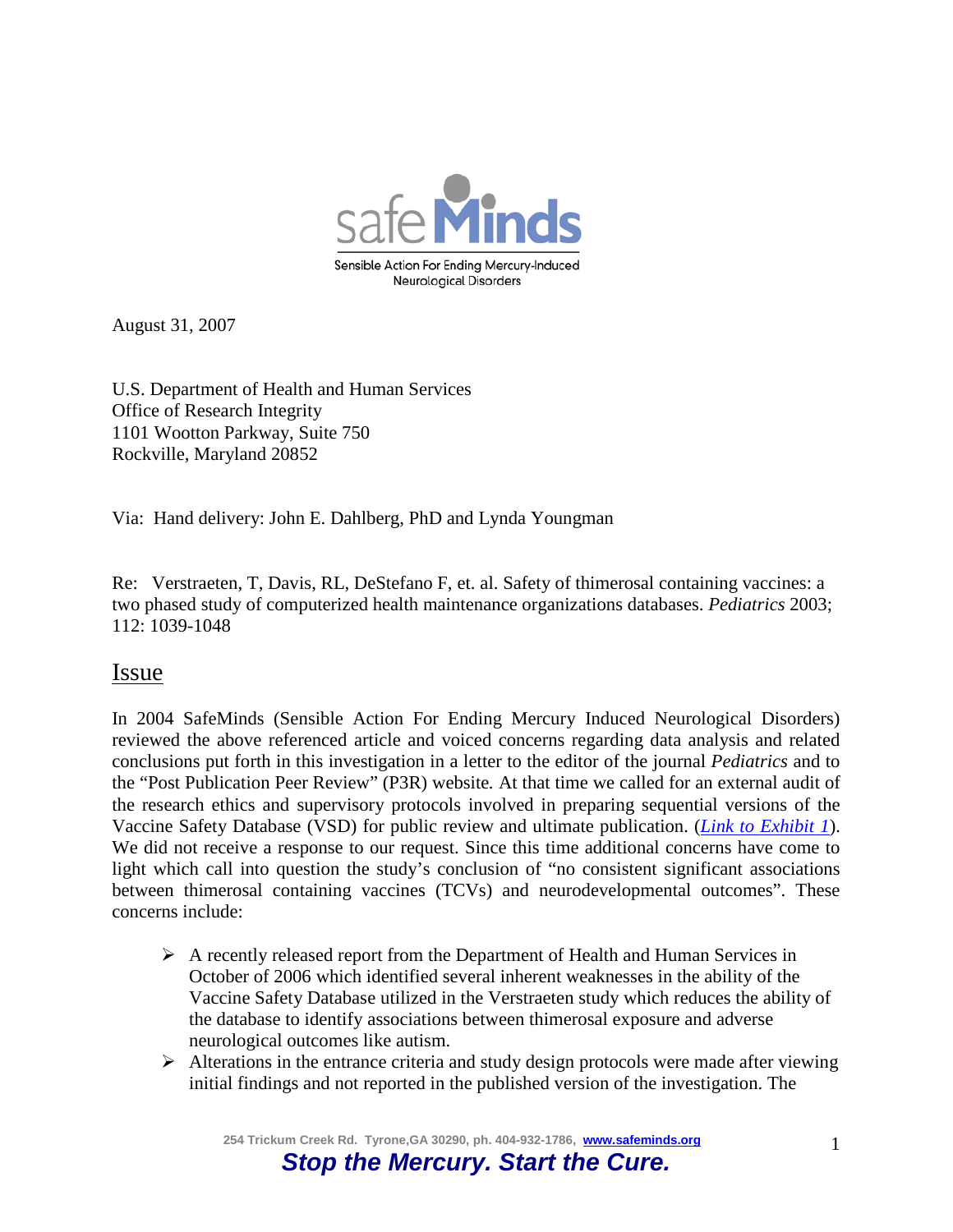study authors were well aware that these alterations would result in a decrease in statistical significance and in some instances, findings to disappear entirely.

- $\triangleright$  Datasets used in the study were disaggregated which reduced the power to detect associations which were only found when the datasets were combined. One of the study authors acknowledged that the data must be combined to have the power to detect associations, although in the final published versions of the study after this acknowledgement, the HMO's were disaggregated.
- $\triangleright$  Conflicts of interest were not divulged in the publication of the article. The lead author of the investigation was employed by a vaccine manufacturer and another author who previously acknowledged receiving funding and consulting fees from vaccine manufacturers did not acknowledge any funding conflicts.

It is our opinion that the above mentioned concerns represent a pervasive pattern of bias and conscious manipulations of samples and statistics in order to produce a negative finding regarding the dangers of thimerosal exposure in infants and children. In addition, these series of events, including the suppression and falsification of data, represent scientific misconduct deserving of a full review by the Office of Research Integrity.

#### *1. Database utilized for the investigation is fraught with inherent weakness*

In light of these above referenced concerns we would like to draw your attention to a recently report released by the Department of Health and Human Services (HHS) National Institutes of Health titled *Thimerosal Exposure in Pediatric Vaccines.* This report is a result of a congressional inquiry regarding the feasibility of using the Vaccine Safety Datalink (VSD) database to conduct an investigation into the rates of autism before and after removal of thimerosal from infant vaccines. SafeMinds again voiced our concerns related to the validity of both the major predictor (thimerosal exposure) and response (autism) broadly categorized into VSD database limitations and previous VSD analyses to members of the expert panel. *[\(Link to](http://www.safeminds.org/wp-content/uploads/2014/03/AAP-leterr-regarding-Verstraeten-VSD.draft_.doc)  [Exhibit 2\)](http://www.safeminds.org/wp-content/uploads/2014/03/AAP-leterr-regarding-Verstraeten-VSD.draft_.doc)*

The NIH report identified several serious problems that were "judged to reduce the usefulness of an ecologic study design using the VSD to address the potential association between thimerosal and the risk of AD/ASD". These include: *uncertainties in case ascertainment, heterogeneity of business practices within and across managed care organizations (MCOs) and their systematic changes over time, the inability to control for temporal changes in awareness and diagnostic practices and potential confounding factors including the inability of the database to link with maternal records.* The panel concluded that the cumulative effect of these inherent weaknesses reduced the usefulness of the VSD database for addressing the potential association between the vaccine preservative thimerosal and the risk of autism spectrum disorders. *[\(Link to Exhibit 3\)](http://www.safeminds.org/wp-content/uploads/2014/03/NIEHS-VSD-report-FINAL-10-26-06.pdf)*

It is our understanding that the Verstraeten article was submitted to the journal *Epidemiology* and was not accepted for publication prior to its submission to Pediatrics. One must wonder if during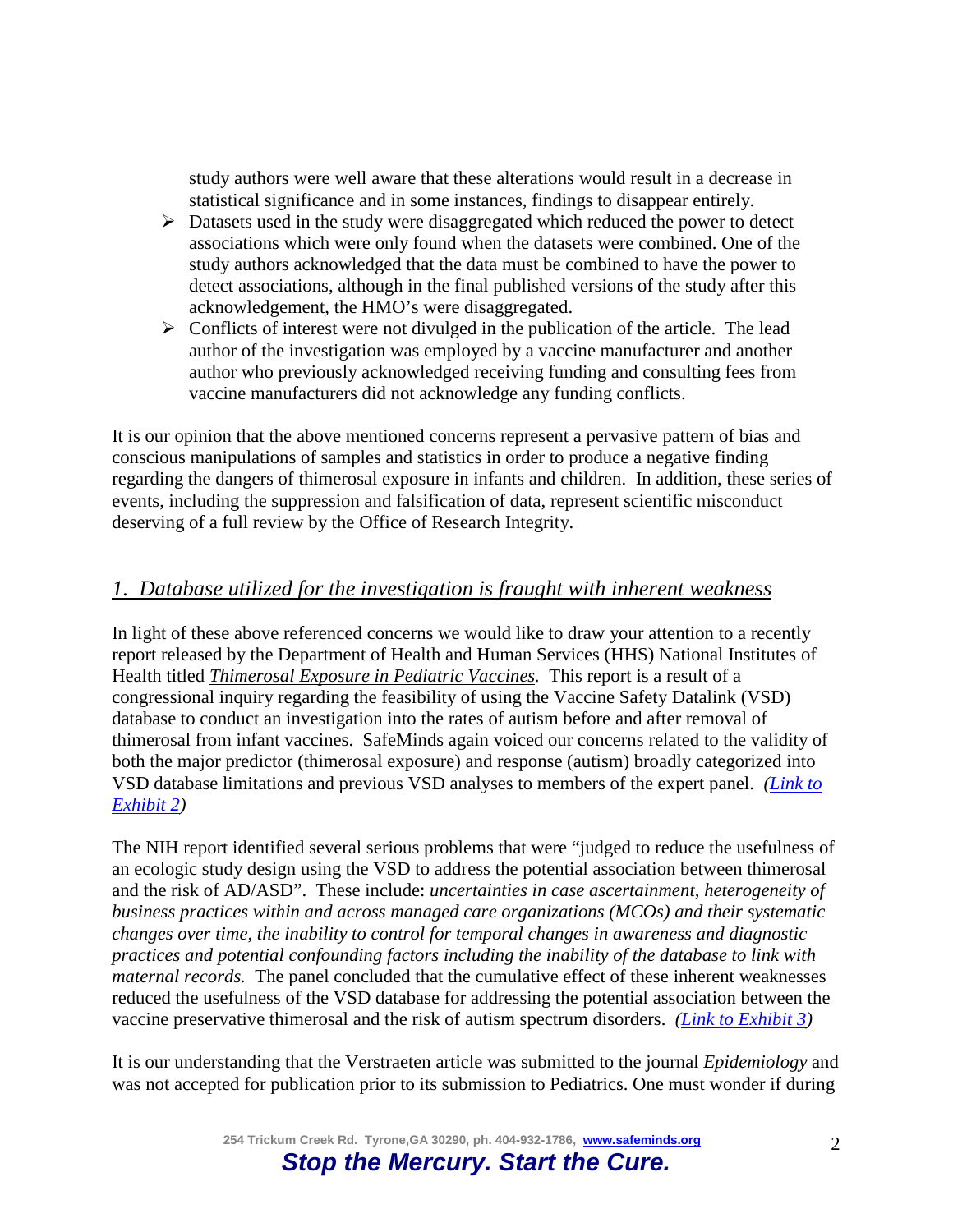the peer review process the inherent weakness of the VSD database identified by the NIH expert panel were acknowledged, resulting in the rejection.

# *2. Alterations in the study protocol and design after viewing findings not divulged in the publication*

When FDA announced in July of 1999 that infants who received multiple vaccines preserved with thimerosal may have been exposed to mercury in excess of Federal Safety guidelines, the Center for Disease Control, National Immunization Program (NIP) decided to investigate the issue using the VSD database in an effort to determine if associations existed with regard to exposure to thimerosal containing vaccines and adverse neurological outcomes.

Based on information obtained by SafeMinds in a FOIA request, Dr. Verstraeten and his supervisors at the NIP developed, and later modified several times, a VSD study protocol which resulted in four separate datasets from February 2000 to November of 2003 all of which were designed to assess the impact of neurodevelopmental disorders (NDDs) in children. With each new generation of data, elevated and statistically significant risks were reduced and/or eliminated entirely by changes in the study design protocol, alterations in entrance criteria and statistical methods based on FOIA documents and transcribed minutes to private meetings. Prior to producing reports for each of the four "Generations" Dr. Verstraeten conducted an even earlier analysis of the issues in November and December of 1999. Although he never prepared a formal report on this work, statistical tables obtained by FOIA demonstrate large and statistically significant mercury exposure effects that in many cases exceeded the findings of later reports.

These "Generation Zero" analyses followed a straightforward methodology that was relatively unaffected by the biases and manipulations of the dataset applied in subsequent analyses and are believed to be considerably more sensitive with respect to detecting mercury exposure effects than the later reports. Most notably, these initial analyses compared disease risk in the *highest exposure* population groups to disease risk in *zero exposure* population groups. In addition, the target study population had not yet been subject to numerous exclusions and adjustments applied later, the cumulative effect of which reduced the reported impact of mercury exposure on children's health outcomes.

The results of the Generation Zero analyses are striking and more supportive of a causal relationship between vaccine-based mercury exposure and childhood developmental disorders (especially autism) than any of the results reported later. Relative risks of autism, ADD, sleep disorders and speech/language delay were consistently elevated relative to other disorders and frequently significant. Disease risk for the high exposure groups compared to zero exposure groups ranged from low risks in the range of 1.5 to 2 to high risks in the range of 11 times the risk. The strongest effects occurred very early in life and at the highest levels of mercury exposure; consistent with infant brain development which is most sensitive to the earliest exposures. The elevated risk of autism for the highest exposure levels at one month of age ranged from 7.6 to 11.4 times that for zero exposure levels.

> **254 Trickum Creek Rd. Tyrone,GA 30290, ph. 404-932-1786, [www.safeminds.org](http://www.safeminds.org/)** *Stop the Mercury. Start the Cure.*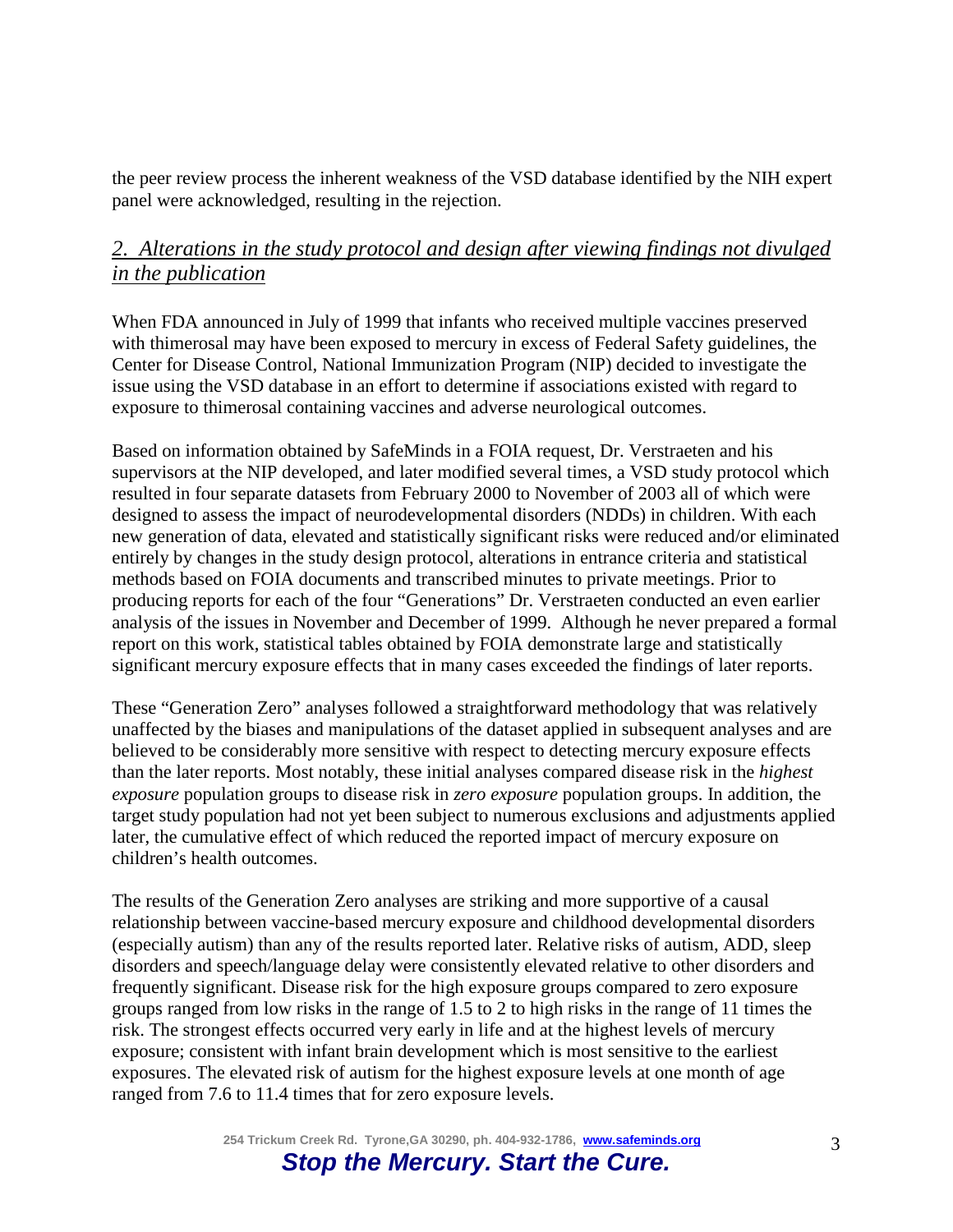The difference in these results, as compared to later reports, reveal a number of methodological choices that may have been sources of systematic bias in later publications. Of particular concern is the decision to exclude children with less than two polio vaccines but retain all others. The children with less than two polio vaccines may not have been fully immunized and would have been more likely to have been in the zero exposure groups. On the other hand, children with two polio vaccines but with low reported mercury exposures would be more likely to have exposure recording errors. The elimination of zero exposure categories (which served as the reference category for the risk assessment) as well as elimination from consideration exposures in the very highest category had the effect of reducing dispersion in the data by truncating high and low exposures diminishing the ability to discern signal from noise. For a detailed discussion on the four reported generations of VSD data, please see the attached PowerPoint presentations titled *SafeMinds Generation Zero* and *VSD SafeMinds Critique. [\(Link to Exhibit #4\)](http://www.safeminds.org/research/library/GenerationZeroPowerPoint.pdf%20%20and%20http:/www.safeminds.org/research/Analysis%20and%20Critique%20of%20the%20CDC%27s%20Handling%20of%20the%20Thimerosal%20Exposure%20Assessment%20Based%20on%20VSD%20Information.pdf)*

Even with alteration in the inclusion criteria, strong dose-dependant associations between thimerosal exposure and several adverse neurological outcomes remained as described in one email from Dr. Verstraeten to his colleagues dated December 17, 1999 titled, "It just won't go away" where Dr. Verstraeten informs the team of investigators that "these neurological outcomes are very much related (odds of having one when also having the other go from 20 to 100!) As you see some of the RR's increase over the categories and I haven't yet found an alternative explanation." (*[Link to Exhibit #5](http://www.safeminds.org/wp-content/uploads/2014/03/Verstraeten-cdc-emails-December-99-April-00.pdf)*)

A "draft" report of the data was ultimately generated by Dr. Verstraeten in February 2000. In spite of alterations to the inclusion criteria, highly significant and dose-dependant relationships persisted for ADD/ADHD, speech and language delays, and NDDs, in general. Please note that the relative risk of autism in infants 3 months of age who had received greater than 62.5 mcg of ethyl mercury decreased to 2.48. In the report, Dr. Verstraeten states, "In conclusion, we can state that this analysis does not rule out that receipt of thimerosal containing vaccines in children less than three months of age may be related to an increase risk of neurological developmental disorders. Specific conditions that warrant a more detailed study include autism, dyslalia, misery and unhappiness disorder and attention deficit disorder." *[\(Link to Exhibit #6\)](http://www.safeminds.org/government-affairs/foia/ThimerosalVSDstudy001.pdf)*

As a result of these findings CDC called a private meeting at Simpsonwood Conference Center in Atlanta where Dr. Verstraeten presented his findings to a small group of CDC and HHS officials, outside experts and vaccine manufacturers. The Simpsonwood meeting, ostensibly held to carefully review the CDC's analysis on the impact of TCVs on child development, instead became a vehicle for making numerous deliberate choices that took positive findings in a single direction -- towards insignificance. Transcribed minutes of this meeting outline several alterations to the original study design that had the net effect of lowering the number of adverse outcomes in the database and reducing the statistical significance of the relationship between those outcomes and exposure to thimerosal. A detailed summary of the events that took place at the Simpsonwood meeting along with verbatim quotes from invited participants was prepared by SafeMinds. *[\(Link to Exhibit #7\)](http://www.safeminds.org/legislation/foia/Simpsonwood_Transcript.pdf)*

> **254 Trickum Creek Rd. Tyrone,GA 30290, ph. 404-932-1786, [www.safeminds.org](http://www.safeminds.org/)** *Stop the Mercury. Start the Cure.*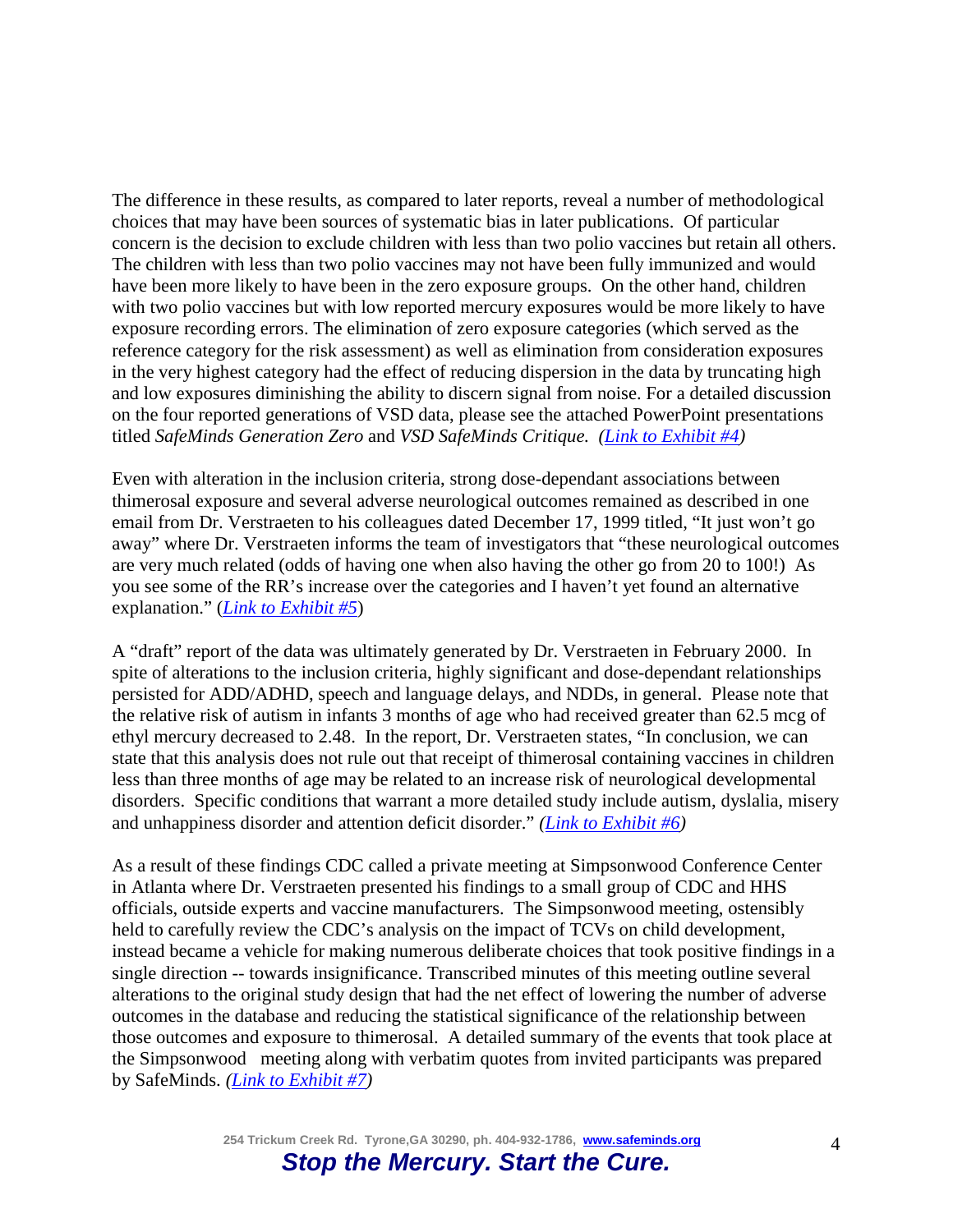For example, Dr. Rhodes, a CDC statistician, made arguments to exclude the lowest exposure cases, claiming that the fact that their exposures were low suggested family behavior that made them unusual. The low rate of adverse outcomes in this group of children, of course, created variability in the data's dependent variable making it possible to establish statistical significance. Page 104: (Please see the attached appendix for actual quotes taken from the minutes of the Simpsonwood meeting). At the same time, he made arguments to exclude some cases that had unusually high thimerosal exposures and adverse outcomes. Any high exposure, high outcome group helped to produce a discernable signal in the data. Page 105: Additionally, he recommended including infants previously excluded because of either congenital or birth disorders. These additions would serve to add "noise" which could obscure the signal. (Page 107)

In the case of Raphael B. Stricker, D.[http://grants.nih.gov/grants/guide/notice-files/not93- 177.html], for instance, the [[United States Office of Research Integrity |U.S. Office of Research Integrity]] has found the removal of samples from a [[data set]] in order to reach a desired conclusion to be grounds for disbarment from funding.

In their words and actions, the CDC demonstrates a clear bias against reporting positive results and made numerous deliberate choices that took positive findings in a single direction -- towards insignificance**.** Dr. Verstraeten sums up this concern in an email with regard to the Simpsonwood meeting discussions, "I feel we should use sound scientific argument and not let our standards be dictated by our desire to disprove an unpleasant theory." *[\(Link to Exhibit 8\)](http://www.safeminds.org/wp-content/uploads/2014/03/Verstraeten-emails-to-Grandjean.pdf)*

## *3. Acknowledgment that the published investigation lacked power to detect associations by one of the studies authors*

A basic premise of scientific research is the fact that the larger the number of participants in an investigation, the more robust and accurate the data. For reasons that have never been satisfactorily explained, a large dataset containing information from all three HMOs NCK, GHC and Harvard-Pilgrim was disaggregated into smaller HMO-specific datasets delineated as HMO-A, HMO-B and HMO-C. In the publication the authors never mention the earlier runs of the data where the datasets had been combined which resulted in several statistically significant findings. As a result of the disaggregation of the data the power to detect statistically significant relationships was substantially eroded due to the reduction in sample size. This concern was recently supported by an expert reanalysis of the VSD thimerosal screening analysis Harland Austin, Dsc and Cathy Lally, MSPH as part of a discovery order filed in the United States Court of Federal Claims in December of 2006. The experts, as part of this reanalysis combined data from HMO-A and HMO-B which resulted in statistically significant finding for tics and sleep disorders which was not reported in the published data. With the combined data from all three HMO's, the P values became appreciable smaller which provides stronger statistical evidence that these positive findings; language delay, tics and sleep disorders, are not due simply to chance. (*[Link to Exhibit 9\)](http://www.safeminds.org/wp-content/uploads/2014/03/Austin-Lally-VSD-reanalysis.pdf)*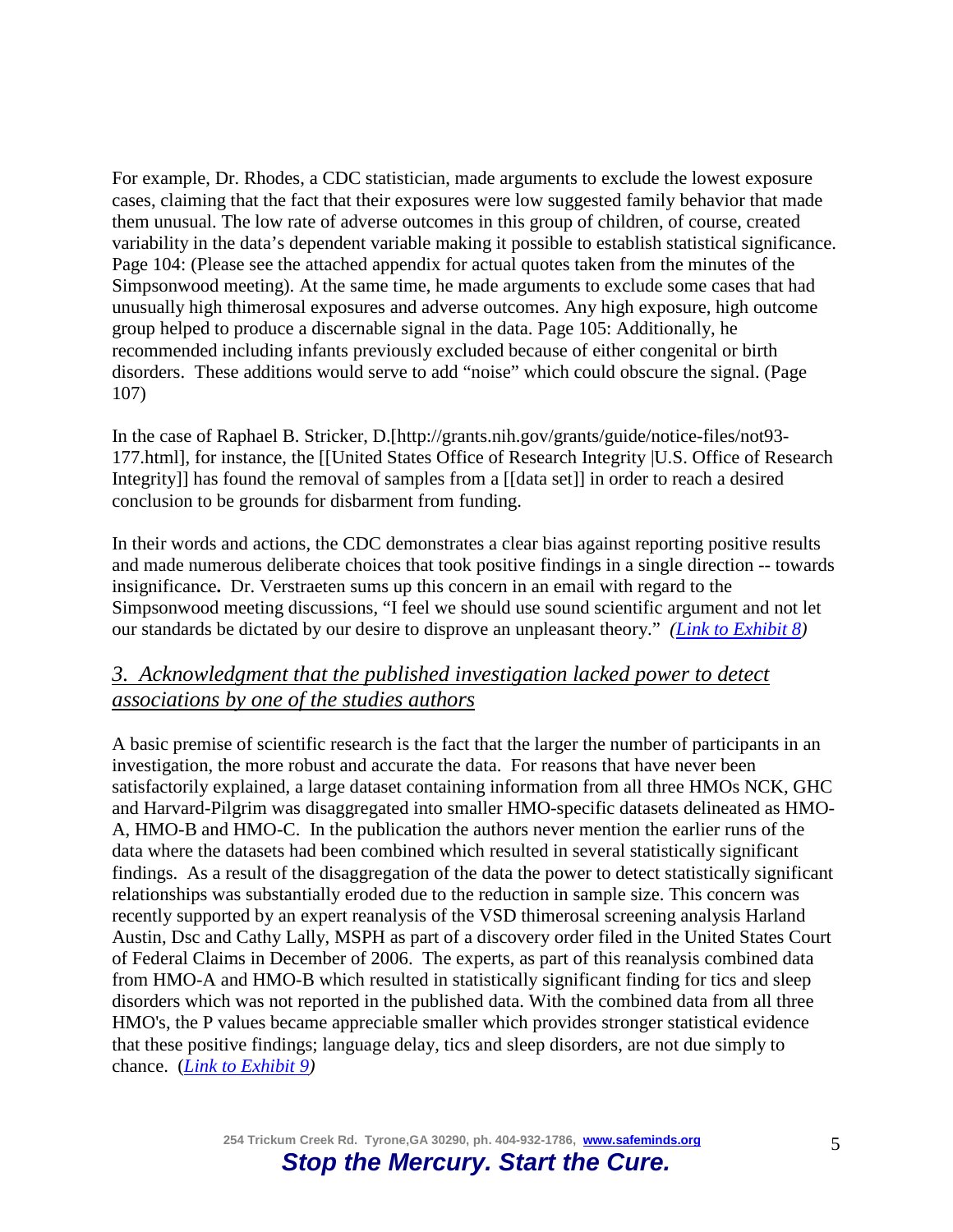In fact, one of the study authors, Robert L. Davis acknowledges in an email communication to Frank DeStefano, an employee of the CDC's National Immunization Program and co-author of the study in question on June  $26<sup>th</sup> 2000$  that they needed to be careful in their analysis of the Harvard-Pilgrim data (HMO-C) "since the main question will be whether or not it (HMO-C) had adequate power to detect an association that was only found when we lumped GHC and NCK together." Obviously, the study authors were aware that the decision to segregate the datasets would result in a lack of consistent significant associations as reported in their investigation published in November, 2003. This purposefully manipulation represents scientific misconduct and falsification of data. *[\(Link to Exhibit 10\)](http://www.safeminds.org/wp-content/uploads/2014/03/Davis-email.pdf)*

#### *4. Conflicts of interest were not divulged*

In addition to these serious limitations of the VSD database in investigating an ecological link between exposure to TCVs and autism, we would like to also point out numerous conflicts of interest that were not disclosed in the publication of the article. These include the fact that Dr. Verstraeten, lead author of the investigation, was employed by the vaccine manufacturer GlaxoSmithKline (GSK) beginning July 16, 2001, a full two years prior to publication of the article. The 2003 published version of the VSD investigation is much different from the data presented by Dr. Verstraeten at the Institute of Medicine meeting in 2001 which confirms the fact that the study design, evaluation and conclusions continued to undergo transformation after Dr. Verstraeten's employment with GSK.

The second author, Dr. Robert L. Davis disclosed to JAMA in 2000 that he had received funding and consulting fees from Merck and SmithKline Beecham, both manufacturers of thimerosal containing vaccines. Again, these conflicts were not disclosed. Merck and SKB, now GlaxoSmithKline, have both been names as defendants in several legal cases involving their vaccine products Recombivax-HB and Engerix-B which contained thimerosal.

Three of the remaining authors were employees of the Centers for Disease Control and Prevention's (CDC) National Immunization Program (NIP). The CDC's NIP is tasked with promoting vaccines and ensuring high vaccination rates in addition to monitoring vaccine safety. Unfavorable vaccine safety reports lead to lower vaccination rates. This situation creates a builtin conflict of interest that is likely to create a bias with regard to investigating vaccine safety issues.In 2001 it was reported that the CDC held 28 licensing agreements with companies and one university for vaccines or vaccine-related products and had eight ongoing projects to collaborate on new vaccines which clearly places CDC in the vaccine business.